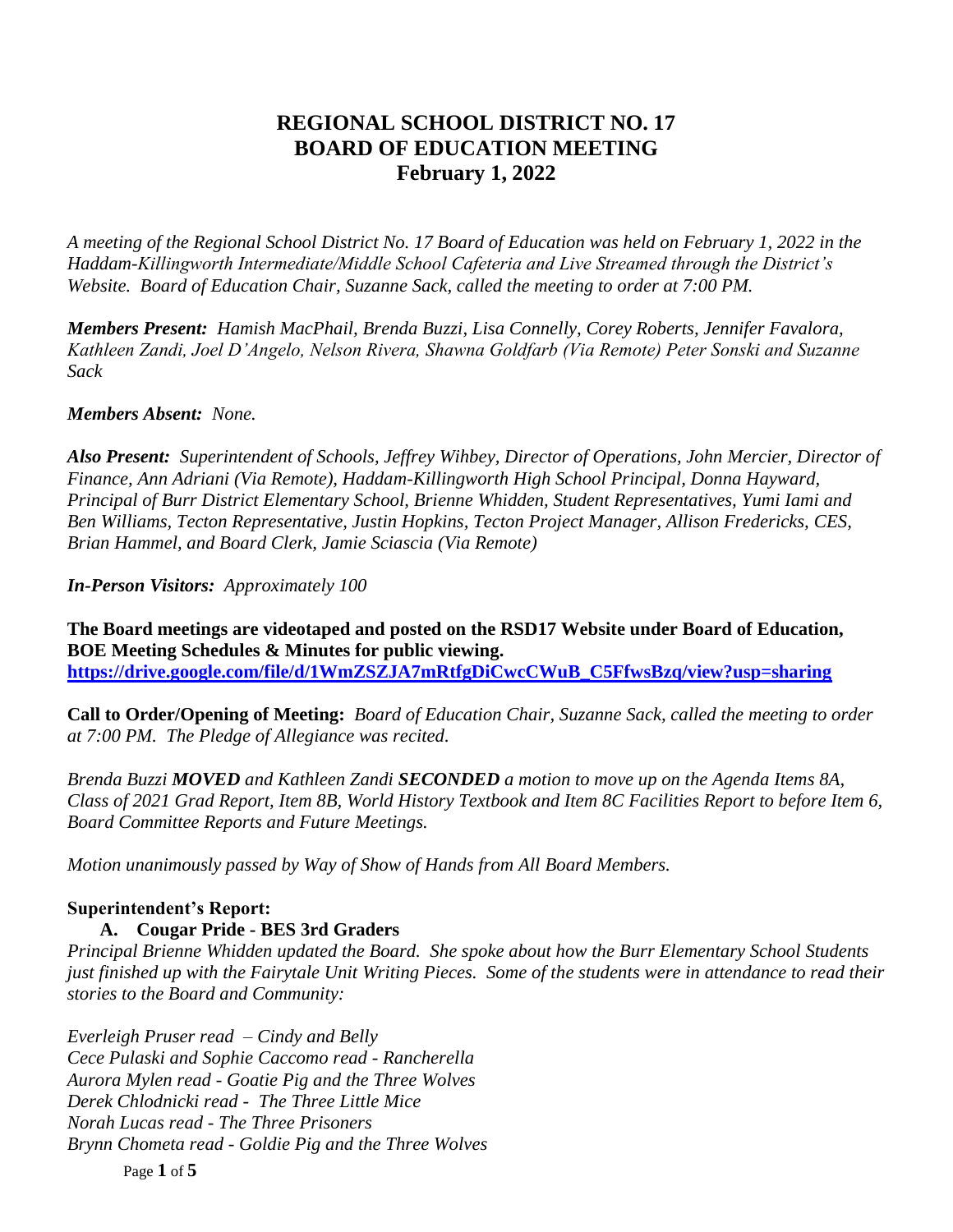*Landon Haeckel and Caleb Anderson read - Scorbunny Raboot and Cinderace vs. Mewtwo*

*Principal Whidden and the 3rd Grade Burr Students left the meeting at approximately 7:30 p.m.*

### **Report from the Student Representatives:**

*Yumi Iami and Ben Williams updated the Board. They spoke about holding a Question and Answer Night for parents of incoming Freshman; HKHS Counselors went to the Middle School to review with the 8th Grade Class the new course selections for next year; The Drama Club is putting on One Act Plays and they will be live streamed through the District's Website; The Music Festival is taking place on Friday and Saturday of this week at the Maloney High School in Meriden; Mid-Terms were held last week, and Sports are in full swing, prepping for Post-Season.*

*Yumi Iami and Ben Williams left the meeting at approximately 7:42 p.m.*

### **Board Chair and Superintendent Statement for Public Comment:**

*Superintendent Wihbey spoke about his affinity and appreciation for the Community and suggestions moving forward to successfully create partnerships between the School District and Community members. He spoke about support for kids, parents as partners, areas to address, perils of social media for student and personnel issues, board meeting decorum, chain of command, and a reminder that children are watching.* 

*Board Chair, Suzanne Sack, spoke about the Public Comment Agenda item of the Board meetings and how the public can best engage with the Board of Education.*

#### **Public Comment:**

*Julia Thelen of Haddam addressed the Board. She spoke about how she feels it is important to educate the students at the Middle School with the LGBTQIA for Sexuality and Gender Identity and also briefly spoke on her own personnel experience struggling with her sexuality and now indentifies as a Lesbian.*

*Saige Merwin from Haddam updated the Board. He spoke about how he feels it is important that the Schools within the District hold different types of clubs for the Students. He is in support of the Glass Club at the Middle School.*

*Brandan Iovene from Haddam addressed the Board. He spoke about how offering competitive and various programs within the District is essential to students' education. He briefly went over his own personal experience while attendng school in the District and stated how he was bullied for identifying as gay. He wished he had the Curriculum that the District offers now which includes LGBTQIA material.*

*Mark Degnan from Haddam addressed the Board. He read a letter from his son, who is Transgender, and spoke about his own personal experience. He spoke about the importance of the Glass Club and Health Curriculum at the Middle School and also spoke on the hatred within our Community.* 

*Erin Ortega from Haddam addressed the Board. She spoke about LGBTQIA and how studies suggest that students need access to Identity affirming spaces and spoke about the negative effect that it has on students, if not supported.*

*Joe Rizzo from Haddam addressed the Board. He expressed his support for all Students and Staff of the Glass Club at the Middle School. He spoke about the Petition circulating and how he obtained over 30 Community Members letters condemning the behavior in Public Comment in the last Board meeting.*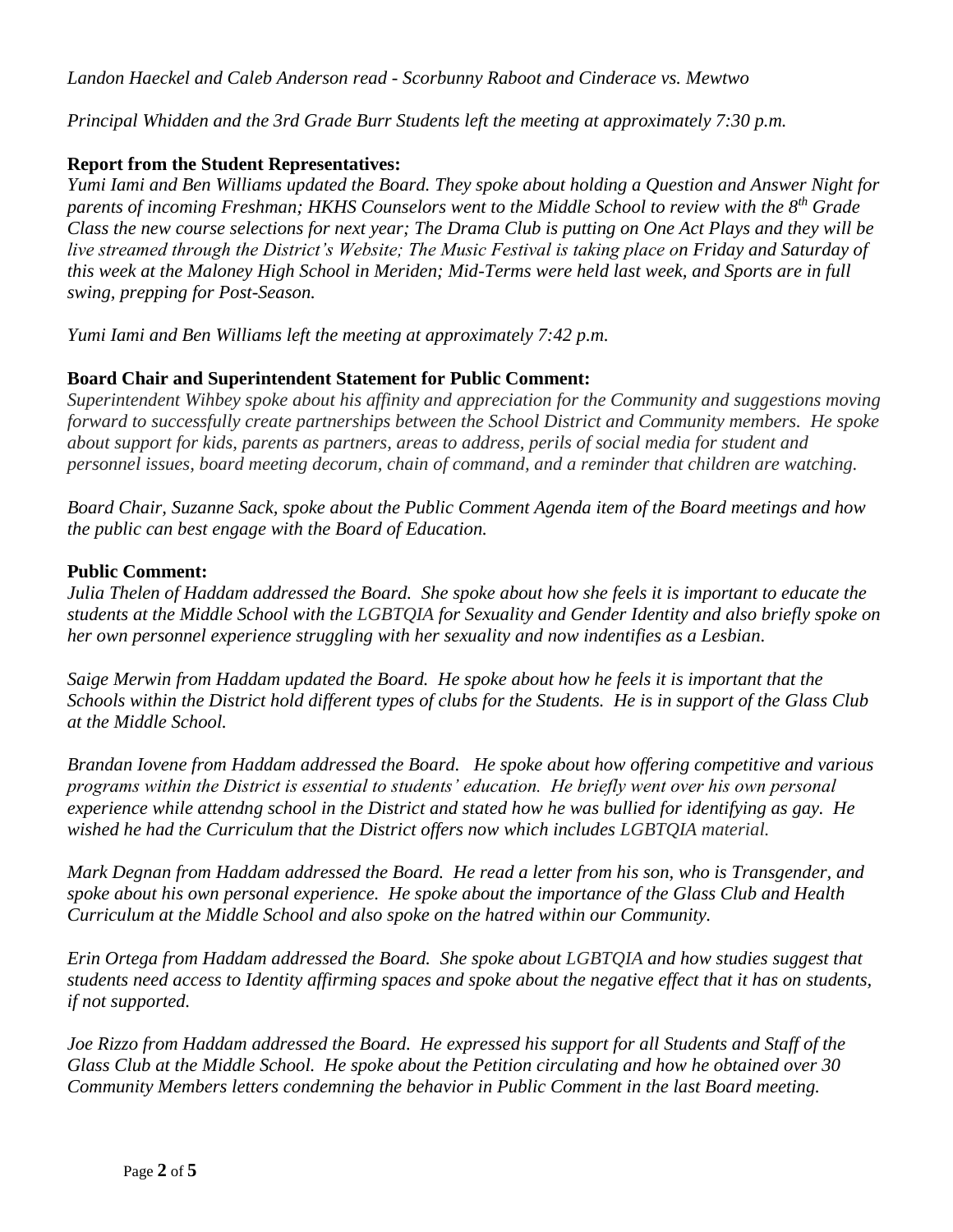*Christine Palm, State Representative of Chester, Deep River, Essex and Haddam, addressed the Board. She spoke about the Health Curriculum provided in the 8th Grade Middle School. She feels that this should be mandatory and urged the Board to reconsider the Opt-Out option for parents.*

*Jen Voegtli from Killingworth addressed the Board. She spoke about her support of the Glass Club at the Middle School and feels that the Opt-Out option for parents should not be given.*

*Jennifer Banaletti from Haddam addressed the Board. She spoke about how she feels we need to end the Mask Mandate in the schools and feels that it should be a parent decision. She asked the Board to add this topic to the next Board Meeting.*

*Board Secretary, Joel D'Angelo, spoke on the Public Comment Emails that were sent in since the last Board Meeting. Due to the fact that the Public Comment time for each topic was exceeded, the emails couldn't be read at the Board meeting. Board Secretary, D'Angelo, briefly stated what topics the emails were about for the record:*

*32 Community Members were in support of the LGBTQIA Health Curriculum within the Middle School. 1 Community Member expressed concern with the LGBTQIA Health Curriculum.*

*2 Community Members wrote in on the topic of Mask Wearing and one of them was Read during Public Comment.*

*The Board took a brief pause so the Community Members could exit after Public Comment.*

#### **New Business:**

#### **A. Class of 2021 Grad Report**

*Principal Donna Hayward addressed the Board. She presented to the Board and Community the Class of 2021 Graduate Report.*

#### **B. World History Textbook**

 *Principal Donna Hayward updated the Board. She spoke about how the Social Studies Course is being completely refreshed to align with State Standards and expand on Modern World History. The textbooks are 12 years old, with outdated material. She also briefly touched on associated costs for purchasing same.* 

*Joel D'Angelo MOVED and Brenda Buzzi SECONDED a motion to approve the World History Textbook as presented.*

*Motion passed unanimously 11-0-0 by Way of Voice Votes.*

| Kathleen Zandi | <b>YES</b> | Shawna Goldfarb      | YES.<br>NO. |
|----------------|------------|----------------------|-------------|
| Peter Sonski   | YES        | Jennifer Favalora    | YES<br>NО   |
| Lisa Connelly  | YES<br>NO. | Nelson Rivera        | YES<br>NО   |
| Joel D'Angelo  | YES<br>NO  | Hamish MacPhail      | YES.<br>NO. |
| Brenda Buzzi   | YES.<br>NΟ | <b>Corey Roberts</b> | YES<br>NO   |
|                |            | Suzanne Sack         | YES<br>NO.  |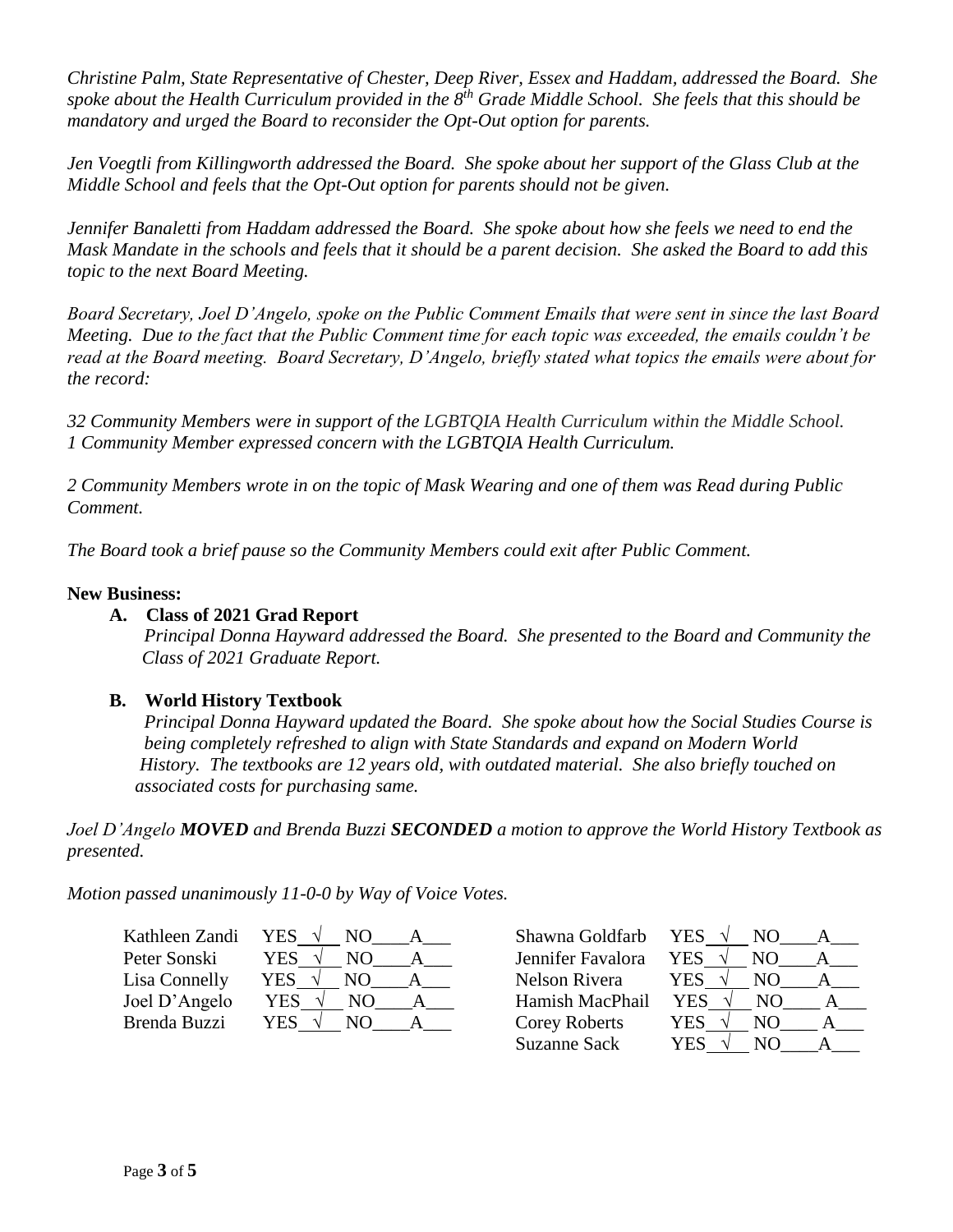### **C. Facilities Report**

*Peter Sonski updated the Board. He spoke about the Tecton Facilities Report which included a complete analysis of Building and Grounds, providing strengths and weaknesses of each building, time urgency on building projects, and anticipated costs for the Capital Improvement Planning.* 

*Justin Hopkins updated the Board. He went over the Tecton Architect Report including: Introduction Scope of Work, Existing Conditions, Order of Magnitude of Budget and Next Steps.*

*Peter Sonski advised the Board to send any further questions to the Facilities Subcommittee. He briefly spoke about upcoming projects on the Capital Plan list and Summer Projects.*

*Justin Hopkins, Allison Fredericks and Paul Hamel left the meeting at approximately 9:36 p.m.*

### **Board Committee Reports and Future Meetings:**

### **A. Facilities Subcommittee**

*Peter Sonski updated the Board. He spoke about the Committee's review of the Tecton proposal and discussed upcoming lighting projects.* 

### **B. Finance Subcommittee**

*Peter Sonski updated the Board. He spoke about the Committee meeting and having a brief orientation for the new members, reviewed Capital Projects and Expense Projections for the fiscal year of 20-22, Covid Expenditures and Emergency Repair Projects.*

### **C. Policy Subcommittee**

*Nelson Rivera updated the Board. The Committee met and is continuing work on the 3000 Series. They plan to bring this to the Board for a full review on the 15th as a "First Read"*.

### **D. Personnel and Evaluation Subcommittee**

*Board Chair, Sack, updated the Board. The Committee met and discussed Central Office Staffing.*

#### **E. Strategic Planning Subcommittee**

*Vice-Chair, Favalora, updated the Board. She spoke about the upcoming Strategic Planning Workshop is scheduled for Saturday, February 26th from 8:00 – 3:00 p.m.*

### **Board Liaison Reports:**

**A. Healthy Communities – Healthy Kids Council** *No Report.*

### **B. LEARN**

*Vice-Chair, Favalora, updated the Board. She spoke about exploring costs related to the LEARN Consortium Health Plan.*

#### **C. Haddam Board of Selectmen**

*No Report. Board Member, Brenda Buzzi, volunteered to attend the Haddam Board of Selectmen meetings.*

#### **D. Killingworth Board of Selectmen** *No Report.*